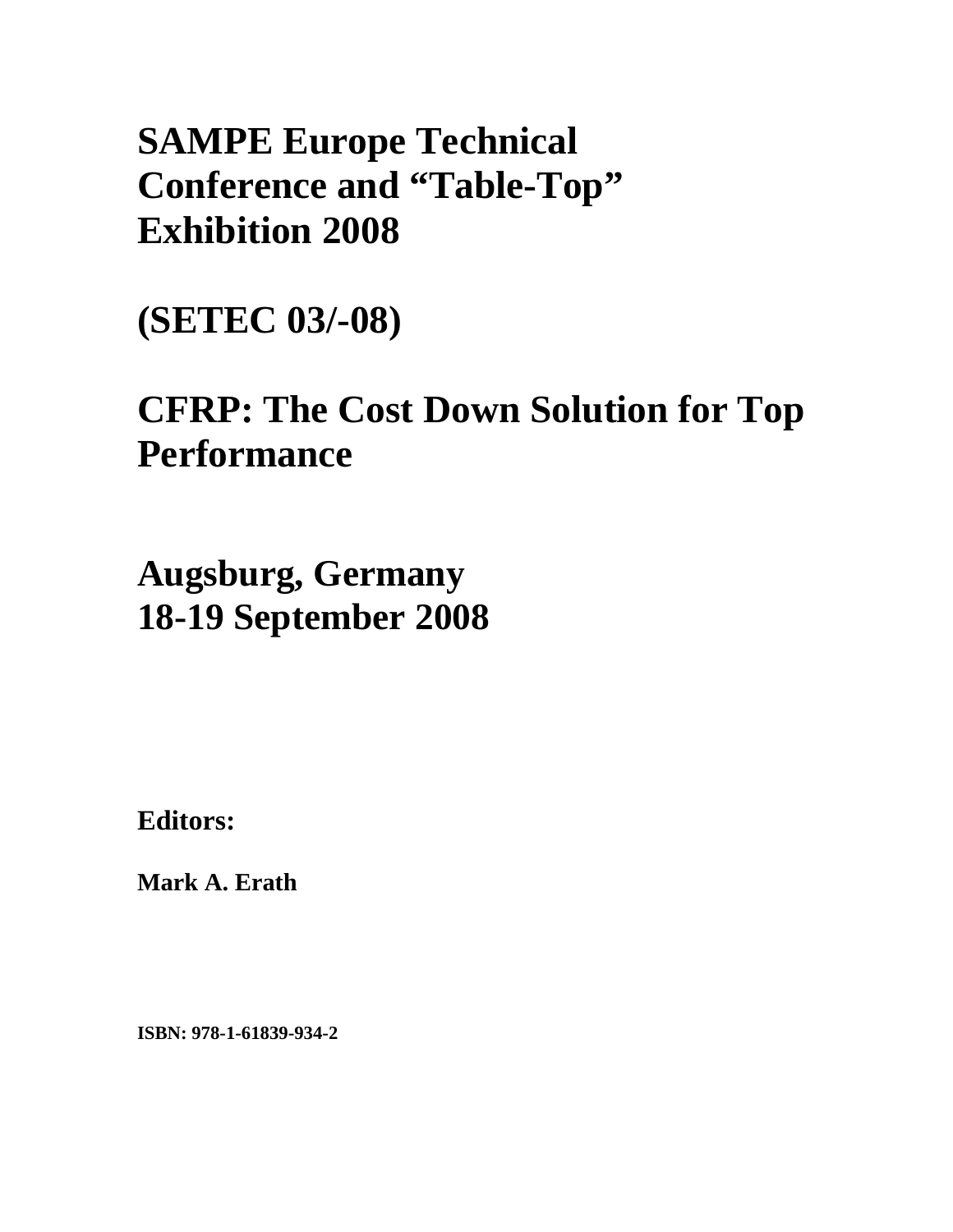**Printed from e-media with permission by:** 

Curran Associates, Inc. 57 Morehouse Lane Red Hook, NY 12571



**Some format issues inherent in the e-media version may also appear in this print version.** 

Copyright© (2008) by SAMPE Europe All rights reserved.

Printed by Curran Associates, Inc. (2012)

For permission requests, please contact SAMPE Europe at the address below.

SAMPE Europe PO Box 128 CH-4125 Riehen 2/ Basel, Switzerland

Phone: 41-61-601 87 71 Fax: 41-61-601 81 28

sebo@sampe-europe.org

#### **Additional copies of this publication are available from:**

Curran Associates, Inc. 57 Morehouse Lane Red Hook, NY 12571 USA Phone: 845-758-0400 Fax: 845-758-2634 Email: curran@proceedings.com Web: www.proceedings.com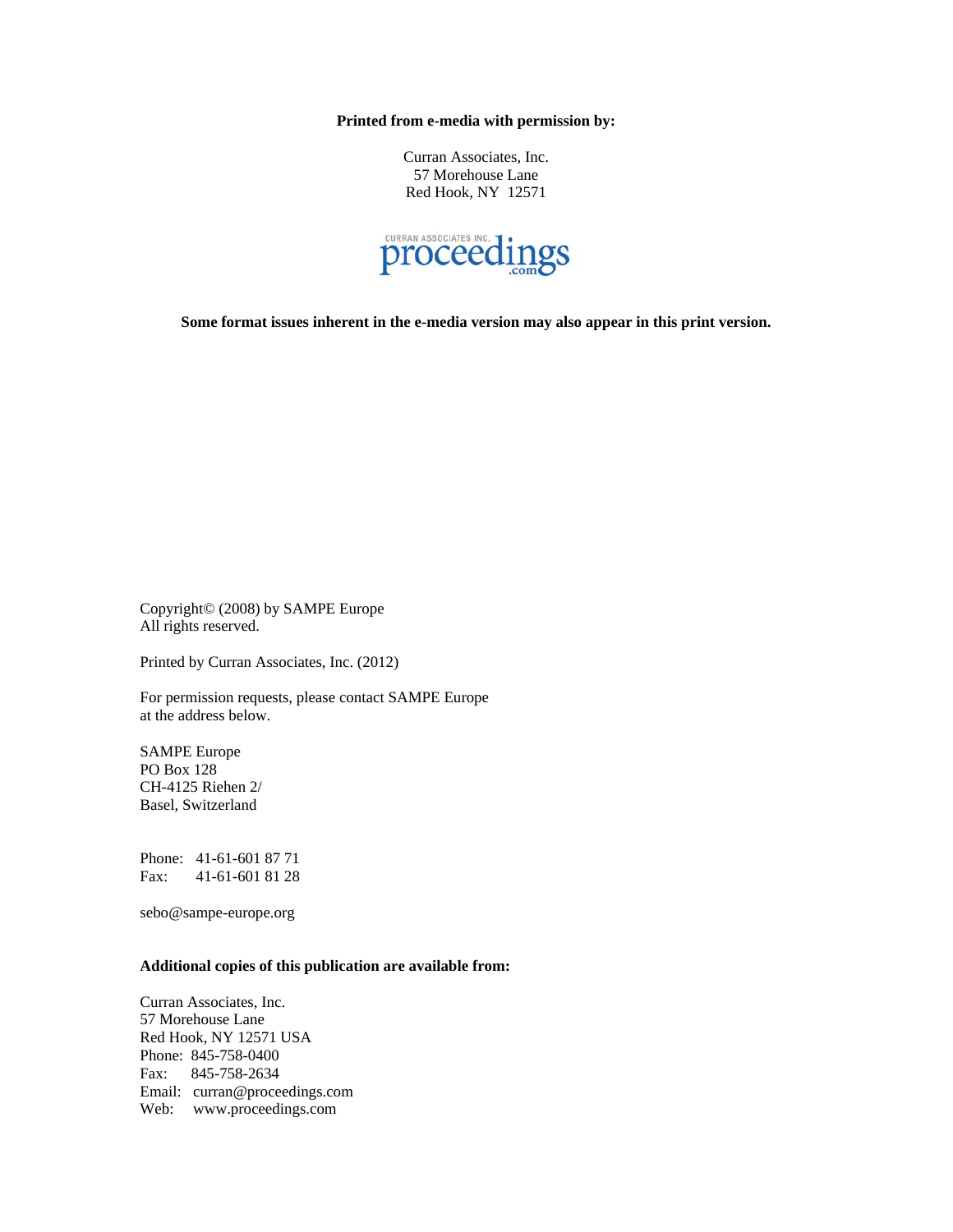## TABLE OF CONTENTS

### OPENING ADDRESS & KEY NOTE 1 & Paper N° 06 Chairman: Luigi Torre

Industrialization of the Carbon Composite Industry

Speaker and Author: Jan Verdenhalven, SGL Carbon Group, Wiesbaden .............................. 2

#### SESSION 1: SUSTAINABLE ADVANTAGES Chairman: Bruno Beral

Paper 12

| Speaker:<br>Authors:      | Building the Barracuda - Low Cost Solutions for a High-Tech Application<br>Michael Muser, EADS Defence & Security Military Air Systems, D-86153 Augsburg<br>T. Gottmann, M. Stamm, M. Muser, EADS Defence & Security Military Air Systems,<br>20                                                                                                             |
|---------------------------|--------------------------------------------------------------------------------------------------------------------------------------------------------------------------------------------------------------------------------------------------------------------------------------------------------------------------------------------------------------|
| Paper 15<br>for Aircrafts | From the Idea to the Series Production, Autoclaveless Manufacturing of CFRP Prepreg Struts                                                                                                                                                                                                                                                                   |
|                           |                                                                                                                                                                                                                                                                                                                                                              |
| Speaker:<br>Authors:      | Florian Eidmann, MT-Aerospace, D-86153 Augsburg<br>C. Rennecke, A. Patzelt, J. Kuntner, F. Eidmann, MT-Aerospace, Augsburg27                                                                                                                                                                                                                                 |
| Paper 09                  |                                                                                                                                                                                                                                                                                                                                                              |
|                           | New Composite Load Introduction Rib for High Lift Devices                                                                                                                                                                                                                                                                                                    |
| Speaker:<br>Authors:      | Tamas Havar, EADS Innovation Works, Dept. TCC3, D-81663 München<br>T.Havar, P. Middendorf, EADS Innovation Works, Dept. TCC3, München<br>G.Spenninger, EADS Military Air Systems Dept. MEG 12, Manching<br>M.Göttinger, C. Weimer, Eurocopter Deutschland, Dept. EDIPLI, München<br>H.Schmidt, Institut für Verbundwerkstoffe, Universität Kaiserslautern 33 |

#### SESSION 2: CFRP IN APPLICATION Chairman: H. Jäger

Paper 05 (Key-Note N°2)

#### Tier 1, Worldwide Aerostructure Supplier

Speaker & Author: Hans Lonsinger, EADS Defence & Security Air Systems, D-86153 Augsburg . **PEX** 

Paper 04

### Automatization of CFRP - Transmission shafts

Speaker: Herbert Ehrlinspiel, LIEBHERR Aerospace Lindenberg GmbH., Lindenberg Authors: H.Ehrlinspiel, W. Gebauer, O. Krause, LIEBHERR Aerospace, Lindenberg ............... 43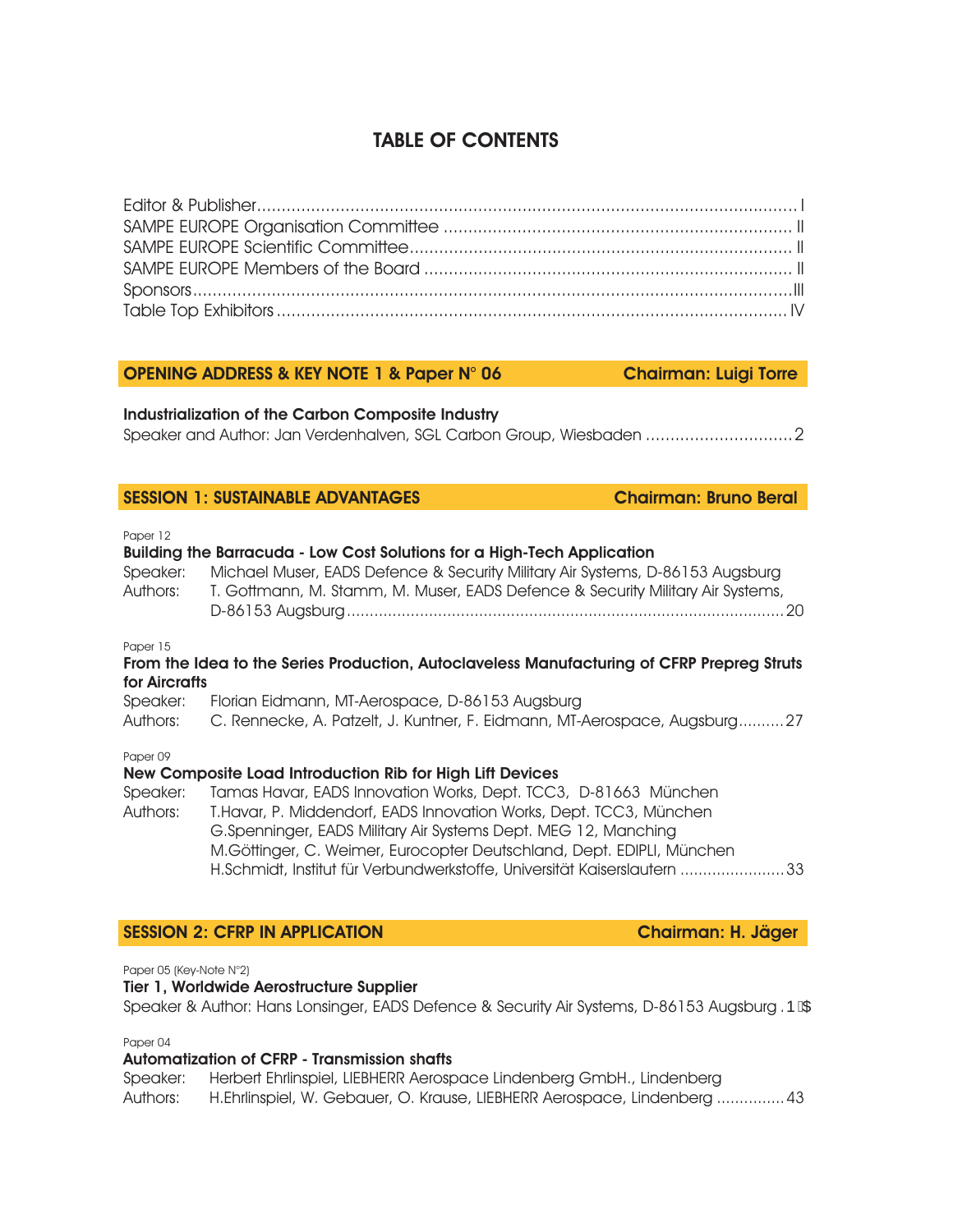| Paper 18<br>Speaker:<br>Authors:                                                                  | Material, Process and Technology Development for Future Helicopter Applications<br>Marius Bebesel, Eurocopter Deutschland GmbH., D-81663 München<br>C. Weimer, M. Bebesel, G.Kuntze-Fechner, D. Müller, H. Schwarze Eurocopter                                       |  |
|---------------------------------------------------------------------------------------------------|----------------------------------------------------------------------------------------------------------------------------------------------------------------------------------------------------------------------------------------------------------------------|--|
| Paper 19<br>Speaker:<br>Authors:                                                                  | The Blast Resistance of a Carbon Fibre Reinforced Plastic for Aerospace Applications<br>Wesley J. Cantwell, University of Liverpool, UK                                                                                                                              |  |
|                                                                                                   | <b>SESSION 3: ADVANCED APPLICATIONS</b><br><b>Chairman: Mark A. Erath</b>                                                                                                                                                                                            |  |
| Paper 02 (Key-Note N° 3)<br>B-787 DREAMLINER: Developing & Proving Advanced Composite Application |                                                                                                                                                                                                                                                                      |  |
| Paper 21<br>Speaker:<br>Authors:                                                                  | Process Development of a Composite One-Piece Frame/Shear Tie<br>Sabato Inserra Imparato, Alenia Aeronautica, Pomignilano D'Arco<br>S. Inserra Imparato, G. Pace, Alenia Aeronautica, Pomigliano D'Arco<br>G. lagulli, Alenia Aeronautica, Pomigliano D'Arco (Napoli) |  |
| Paper 07<br>Speaker:<br>Authors:                                                                  | High Temperature Application and Fire Resistance for Aircraft Systems<br>Bodo Fiedler, RUAG AG., CH-6032 Emmen                                                                                                                                                       |  |
| Paper 13                                                                                          | Impact Tolerance: A Challenge for Liquid Resin Infusion and Materials                                                                                                                                                                                                |  |

# SESSION 4: ENGINEERING WITH CFRP Chairman: Wesley J. Cantwell

|                       | <u> Jeddich – Erichiteering milli Chri</u>                                                                                                                                                       | <u>Unaninani: Wusicy U. Udinivcii </u> |
|-----------------------|--------------------------------------------------------------------------------------------------------------------------------------------------------------------------------------------------|----------------------------------------|
| Paper 10              | Innovating Stiffening Concepts for Thermoplastic Beams and Panels                                                                                                                                |                                        |
| Paper 11              |                                                                                                                                                                                                  |                                        |
| Speaker:<br>Authors:  | Non-Autoclave Infusion Technology Concepts for High Quality CFRP-Sandwich Panels<br>Pierre C. Zahlen, Composite Technology Center GmbH., D-21684 Stade<br>P. C. Zahlen, CTC GmbH., D-21684 Stade |                                        |
| Paper 23              | Development of an Innovative Configuration for a Composite Window Frame, made with<br>an Innovative RFI Process on a closed Mould                                                                |                                        |
| Speakers:<br>Authors: | Marco Raffone & Massimo Riccio, Alegnia Aeronautica Pomigliano D'Arco<br>F. Beneventi, S. Frangale, G. lagulli, F. Manzi, M. Raffone, M. Riccio, E. Rinaldi,                                     |                                        |